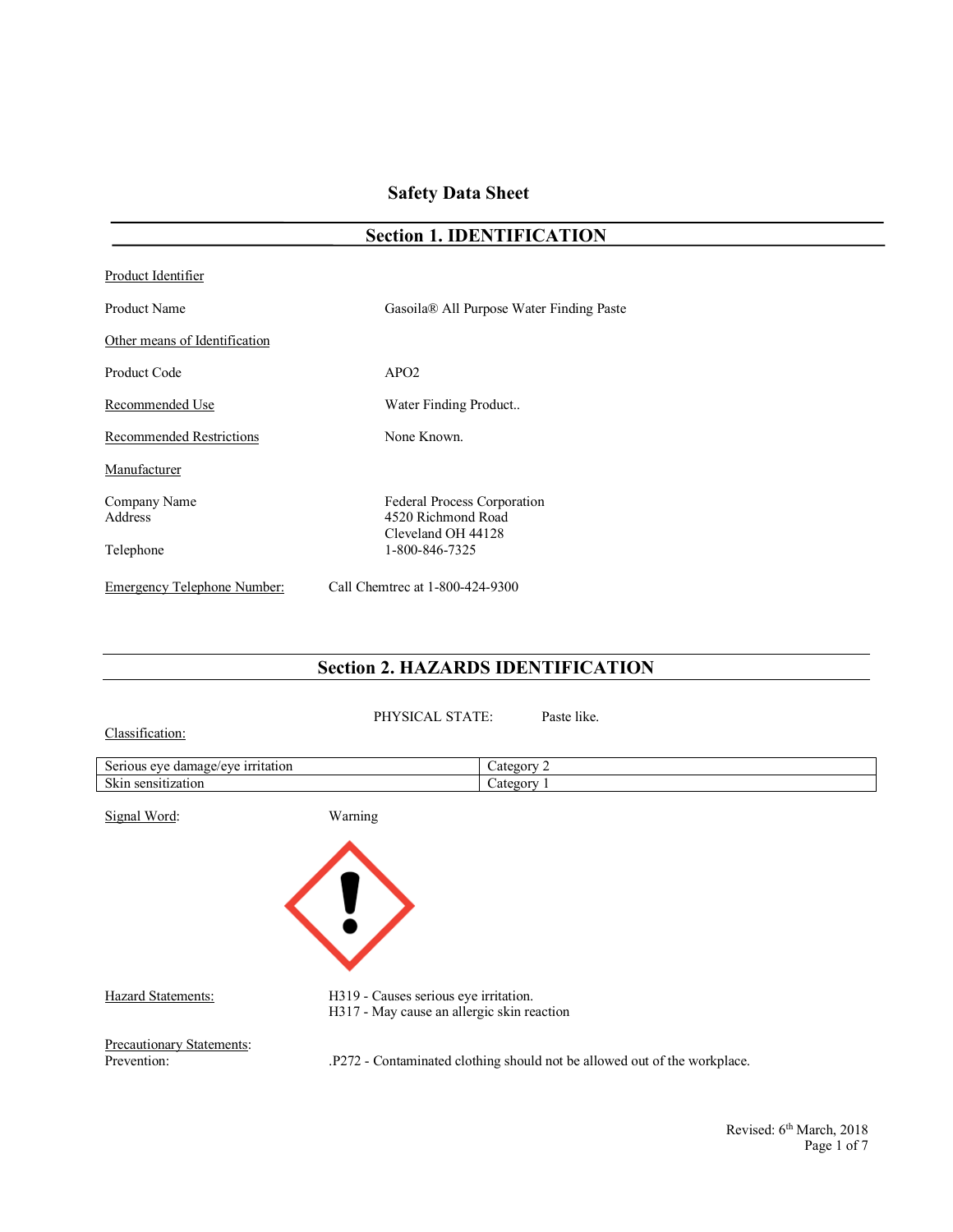#### Gasoila® All Purpose Water Finding Paste.

| Response:               | P305 + P351 + P338 - IF IN EYES: Rinse cautiously with water for several minutes. Remove<br>contact lenses, if present and easy to do. Continue ringing.<br>$P337 + P313$ - If eye irritation persists: Get medical advice/attention.<br>$P332 + P313$ - If skin irritation or rash occurs: Get medical advice/attention. |
|-------------------------|---------------------------------------------------------------------------------------------------------------------------------------------------------------------------------------------------------------------------------------------------------------------------------------------------------------------------|
| Disposal:               | P501 - Dispose of contents/container to an approved waste disposal plant.                                                                                                                                                                                                                                                 |
| Other Hazards:          | Toxic to aquatic life with long lasting effects.                                                                                                                                                                                                                                                                          |
| Unknown Acute Toxicity: | $2\%$ of the mixture consists of ingredient(s) of unknown toxicity.                                                                                                                                                                                                                                                       |

# **Section 3. COMPOSITION/INFORMATION ON INGREDIENTS**

| $\sim$<br>- -<br>Chemical<br>Name | <b>XX</b><br>$\sim$<br>√umber | <b>TTT</b><br>- 0<br>M ei σhi |
|-----------------------------------|-------------------------------|-------------------------------|
| NTT<br><b>NOT</b><br>DD.<br>ப     |                               |                               |
|                                   |                               |                               |

 $\_$  , and the state of the state of the state of the state of the state of the state of the state of the state of the state of the state of the state of the state of the state of the state of the state of the state of the

| <b>Section 4. FIRST AID MEASURES</b>                                 |                                                                                                                                                             |  |  |
|----------------------------------------------------------------------|-------------------------------------------------------------------------------------------------------------------------------------------------------------|--|--|
| First Aid Measures:                                                  |                                                                                                                                                             |  |  |
| Eye Contact                                                          | Rinse thoroughly with plenty of water, for 15 minutes. Remove contact lenses, if present and<br>easy to do. Continue rinsing. Get medical advice/attention. |  |  |
| <b>Skin Contact</b>                                                  | If skin irritation occurs, rinse affected area with water. If skin irritation or rash occurs: Get<br>medical advice/attention.                              |  |  |
| Inhalation                                                           | Remove to fresh air.                                                                                                                                        |  |  |
| Ingestion                                                            | Clean mouth with water. Get medical attention if symptoms occur.                                                                                            |  |  |
| <b>Most Important Symptoms and effects:</b>                          |                                                                                                                                                             |  |  |
| <b>Symptoms</b>                                                      | Direct contact with eyes may cause temporary irritation.                                                                                                    |  |  |
| Indication of any Immediate Medical Attention and Special Treatment: |                                                                                                                                                             |  |  |
| Notes to Physician                                                   | Treat symptomatically.                                                                                                                                      |  |  |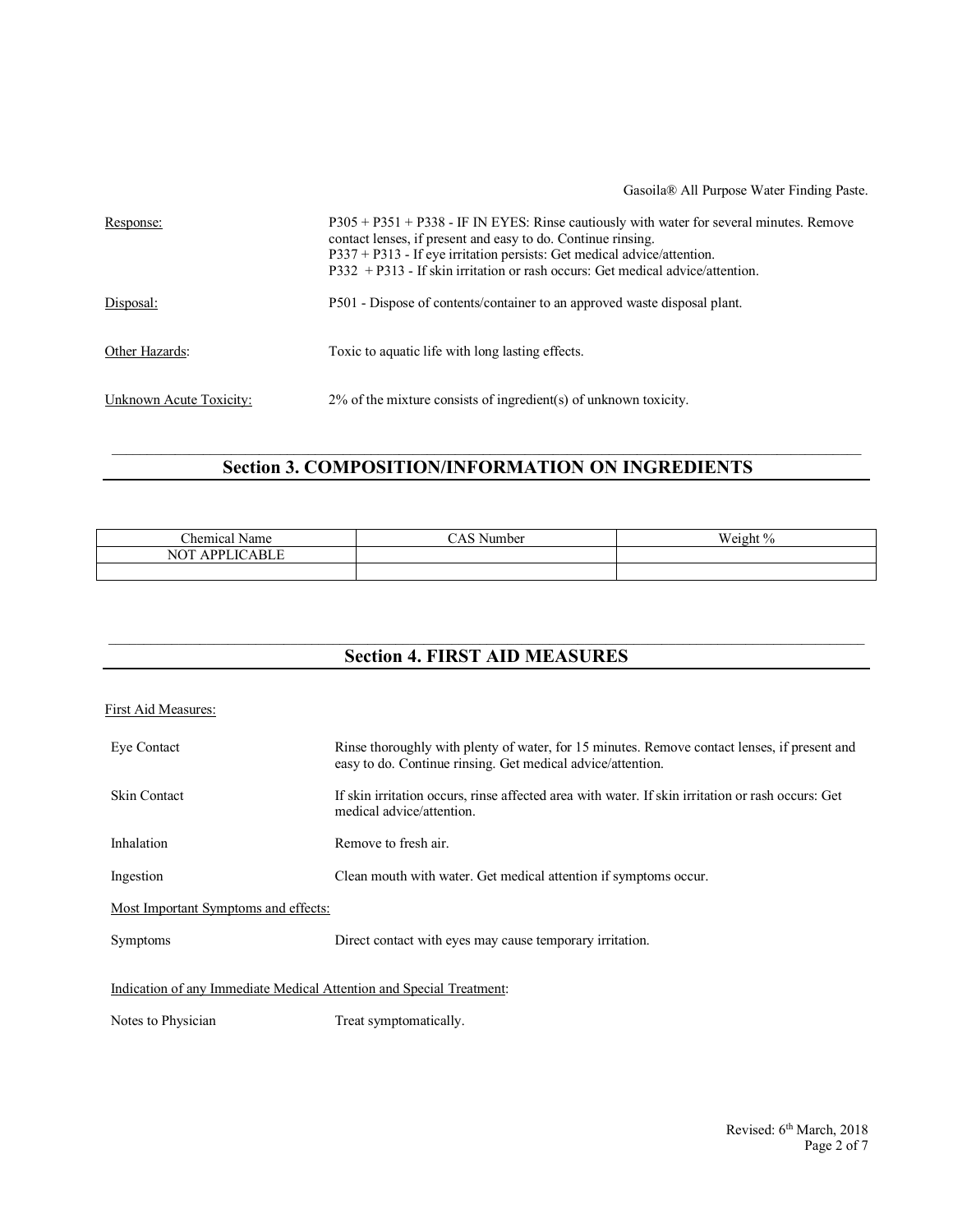## **Section 5. FIRE-FIGHTING MEASURES**

| Suitable Extinguishing Media:                          | Use extinguishing measures that are appropriate to local circumstances and the surrounding<br>environment.                                |
|--------------------------------------------------------|-------------------------------------------------------------------------------------------------------------------------------------------|
| Unsuitable Extinguishing Media:                        | Not determined.                                                                                                                           |
| Specific Hazards Arising from the Chemical:            | Non-flammable solution.                                                                                                                   |
| Protective Equipment and Precautions for Firefighters: |                                                                                                                                           |
|                                                        | As in any fire, wear self-contained breathing apparatus pressure-demand, MSHA/NIOSH<br>(approved or equivalent) and full protective gear. |

### **Section 6. ACCIDENTAL RELEASE MEASURES**  $\mathcal{L}(\mathcal{L})$

Personal Precautions, Protective Equipment and Emergency Procedures:

Personal Precautions: Use personal protective equipment as required. Keep unnecessary personnel away.

Methods and Material for Containment and Cleaning Up:

Methods for Containment: Prevent further leakage or spillage if safe to do so.

Methods for Clean-Up: Keep in suitable, closed containers for disposal.

## **Section 7. HANDLING AND STORAGE**

| Precautions for Safe Handling:                                   |                                                                                                            |
|------------------------------------------------------------------|------------------------------------------------------------------------------------------------------------|
| Advice on Safe Handling:                                         | Avoid breathing vapors or mists. Contaminated work-clothing should not be allowed out of<br>the workplace. |
| Conditions for Safe Storage, including<br>Any Incompatibilities: |                                                                                                            |
| <b>Storage Conditions:</b>                                       | Keep containers tightly closed in a dry, cool and well-ventilated place.                                   |
| Incompatible Materials:                                          | None known based on information supplied.                                                                  |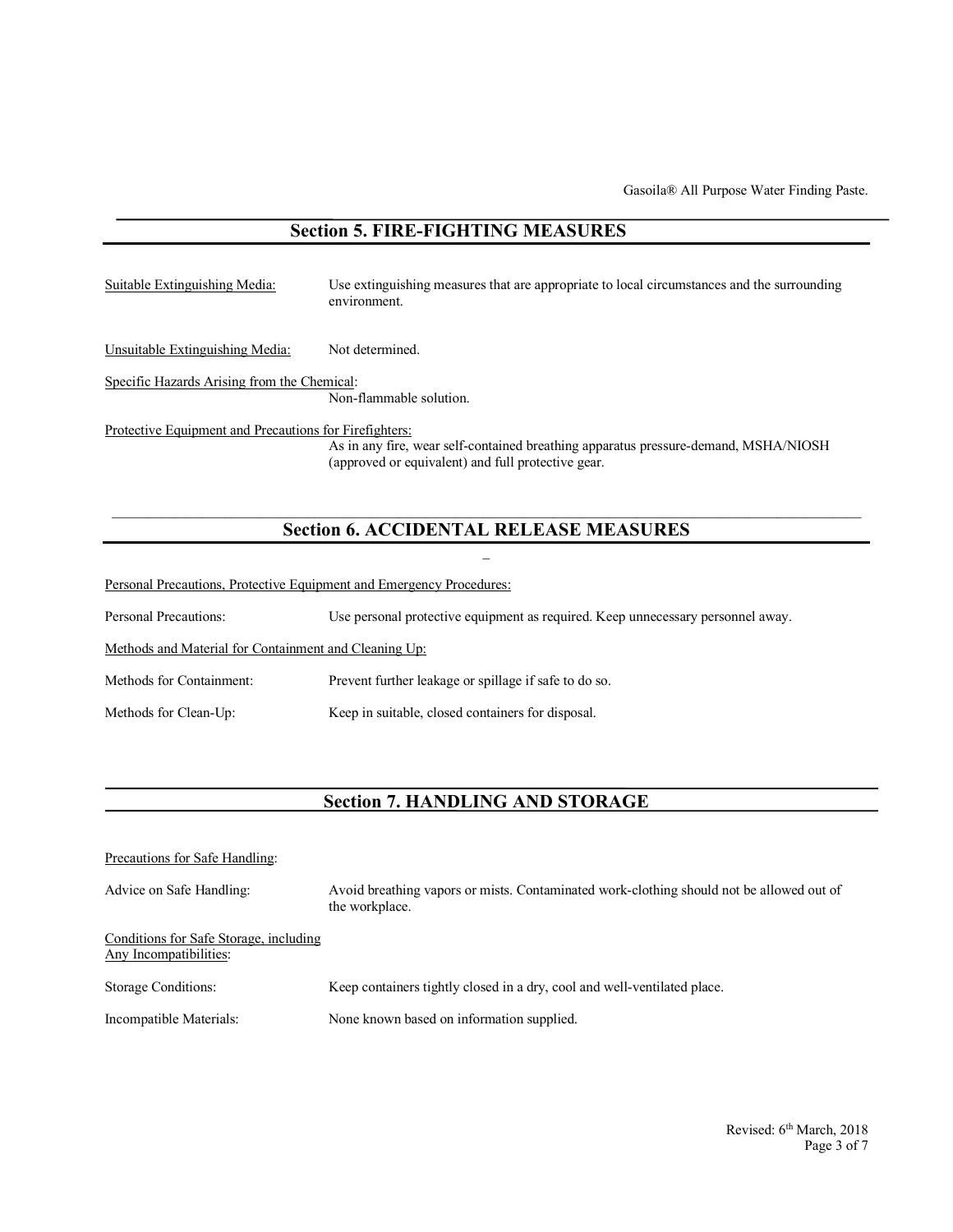#### **Section 8. EXPOSURE CONTROLS/PERSONAL PROTECTION**

| <b>Exposure Guidelines:</b>                                               | No exposure limits noted for ingredient(s).                               |  |  |
|---------------------------------------------------------------------------|---------------------------------------------------------------------------|--|--|
| Appropriate Engineering Controls:                                         |                                                                           |  |  |
| Engineering Controls:                                                     | Apply technical measures to comply with the occupational exposure limits. |  |  |
| Individual Protection Measures, such as<br>Personal Protective Equipment: |                                                                           |  |  |
| Eye/Face Protection:                                                      | Avoid contact with eyes.                                                  |  |  |
| Skin and Body Protection:                                                 | No protective equipment is needed under normal use conditions.            |  |  |
| <b>Respiratory Protection:</b>                                            | Ensure adequate ventilation, especially in confined areas.                |  |  |
| General Hygiene Considerations:                                           | Handle in accordance with good industrial hygiene and safety practice.    |  |  |

## **Section 9. PHYSICAL AND CHEMICAL PROPERTIES**

#### Information on Basic Physical and Chemical Properties

| Physical State:<br>Appearance:<br>Color:                                                                                                                                                                                                                                                                                                                       | Paste.<br>Viscous.<br>Red/brown.                                                                                                                                                                                                 | Odor:<br>Odor Threshold: | None.<br>Not applicable. |
|----------------------------------------------------------------------------------------------------------------------------------------------------------------------------------------------------------------------------------------------------------------------------------------------------------------------------------------------------------------|----------------------------------------------------------------------------------------------------------------------------------------------------------------------------------------------------------------------------------|--------------------------|--------------------------|
| <b>Property</b><br>pH<br>Melting Point/Freezing Point<br>Boiling Point/Boiling Range<br>Flash Point<br><b>Evaporation Rate</b><br>Flammability (Solid, Gas)<br>Upper Flammability Limit<br>Lower Flammability Limit<br>Vapor Pressure<br>Vapor Density<br>Specific Gravity<br>Water Solubility<br>Solubility in other Solvents<br><b>Partition Coefficient</b> | Values<br>7.0<br>Not determined.<br>Not determined.<br>None to boiling.<br>Not determined.<br>$n/a$ -liquid.<br>Not determined.<br>Not determined.<br>Not determined.<br>Not determined.<br>1.10<br>Miscible.<br>Not determined. |                          |                          |
| (n-octanol/water)<br><b>Auto-ignition Temperature</b><br>Decomposition Temperature<br>Kinematic Viscosity<br><b>Explosive Properties</b>                                                                                                                                                                                                                       | Not determined.<br>Not determined.<br>Not determined.<br>300,000 cSt.<br>Not determined.                                                                                                                                         |                          |                          |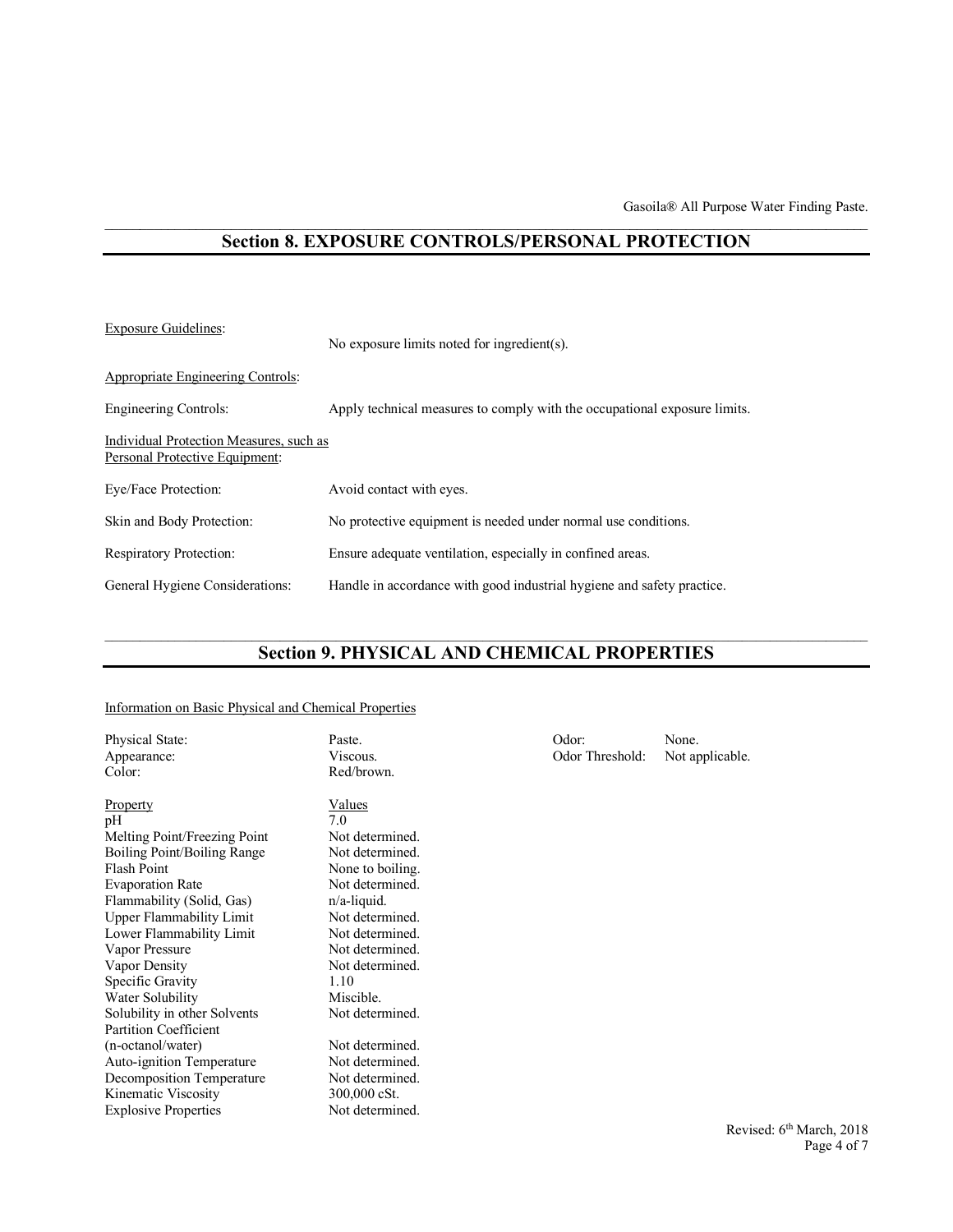Oxidizing Properties Not determined

.

.

Gasoila® All Purpose Water Finding Paste.

## **Section 10. STABILITY AND REACTIVITY**

| Reactivity:                         | Not reactive under normal conditions.        |
|-------------------------------------|----------------------------------------------|
| Chemical Stability:                 | Stable under recommended storage conditions. |
| Possibility of Hazardous Reactions: | None under normal processing.                |
| Conditions to Avoid:                | Keep out of reach of children.               |
| Incompatible Materials:             | None known.                                  |
| Hazardous Decomposition Products:   | None known.                                  |

# **Section 11. TOXICOLOGICAL INFORMATION**

#### Information on Likely Routes of Exposure:

| Eye Contact:  | Causes serious eye irritation.       |
|---------------|--------------------------------------|
| Skin Contact: | May cause an allergic skin reaction. |
| Inhalation:   | Avoid breathing vapors or mists.     |
| Ingestion:    | Do not taste or swallow.             |

Component Information:

| Chemical Name  | Oral LD50 | Dermal LD50 | Inhalation LC50 |
|----------------|-----------|-------------|-----------------|
|                |           |             |                 |
| Not applicable |           |             |                 |
|                |           |             |                 |
|                |           |             |                 |

Information on physical, chemical and toxicological effects:

Symptoms: Please section 4 of this SDS for symptoms.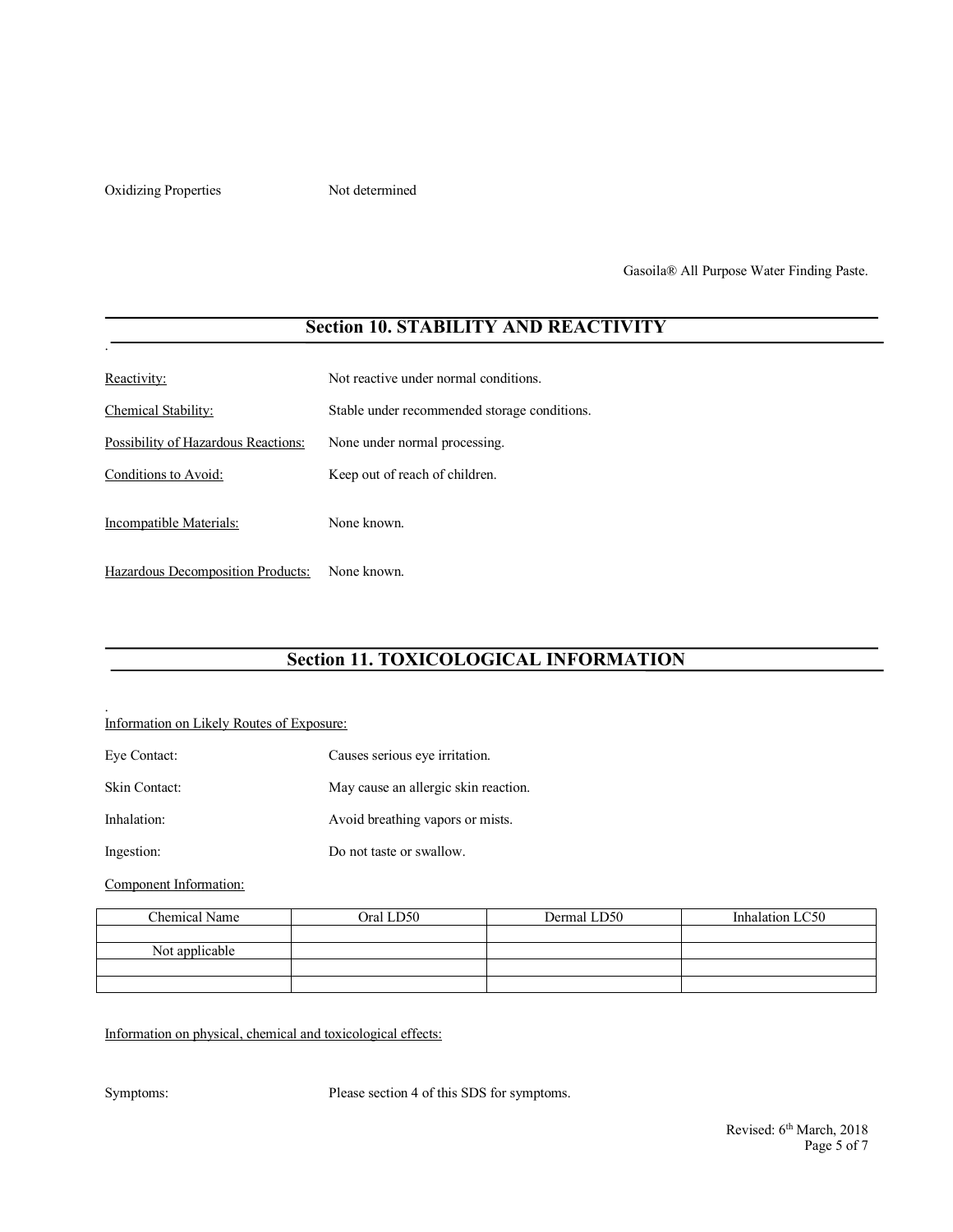#### Delayed and Immediate Effects as Well as Chronic Effects From Short and Long Term Exposure:

Gasoila® All Purpose Water Finding Paste.

| May cause an allergic skin reaction. |
|--------------------------------------|
|                                      |

Carcinogenicity:

| Not classifiable as a human carcinogen. |  |  |
|-----------------------------------------|--|--|
|-----------------------------------------|--|--|

| $\sim$<br>:hem<br>سمعدا<br>1100<br>л<br>манк | $\sim$ | – | <b>Service</b> St<br>. | $\alpha$ |
|----------------------------------------------|--------|---|------------------------|----------|
| $\sim$<br>Not<br>116                         |        |   |                        |          |
| $\sim$                                       |        |   |                        |          |

Legend

IARC (International Agency for Research on Cancer).

Group3 IARC components are "not classifiable as human carcinogens".

OSHA (Occupational Safety and Health Administration of the US Department of Labor) X - Present

Numerical Measures of Toxicity:

Not Determined.

# **Section 12. ECOLOGICAL INFORMATION**

#### Ecotoxicity:

Toxic to aquatic life with lasting effects.

| Chemical Name              | Algae/aquatic plants | Fish            | Toxicity to    | Crustacea |
|----------------------------|----------------------|-----------------|----------------|-----------|
|                            |                      |                 | Microorganisms |           |
| <b>NO DATA</b>             | <b>NO DATA</b>       | <b>NO DATA</b>  | <b>NO DATA</b> | NO DATA   |
| Persistence/Degradability: |                      | Not determined. |                |           |
| Bioaccumulation:           | Not determined.      |                 |                |           |
| Mobility:                  |                      | Not determined. |                |           |
| Other Adverse Effects:     |                      | Not determined. |                |           |
|                            |                      |                 |                |           |

## **Section 13. DISPOSAL CONSIDERATIONS**

| Waste Treatment Method: |                                                                                                        |
|-------------------------|--------------------------------------------------------------------------------------------------------|
| Disposal of Wastes:     | Disposal should be in accordance with applicable regional, national and local laws<br>and regulations. |
| Contaminated Packaging: | Disposal should be in accordance with applicable regional, national and local laws<br>and regulations. |